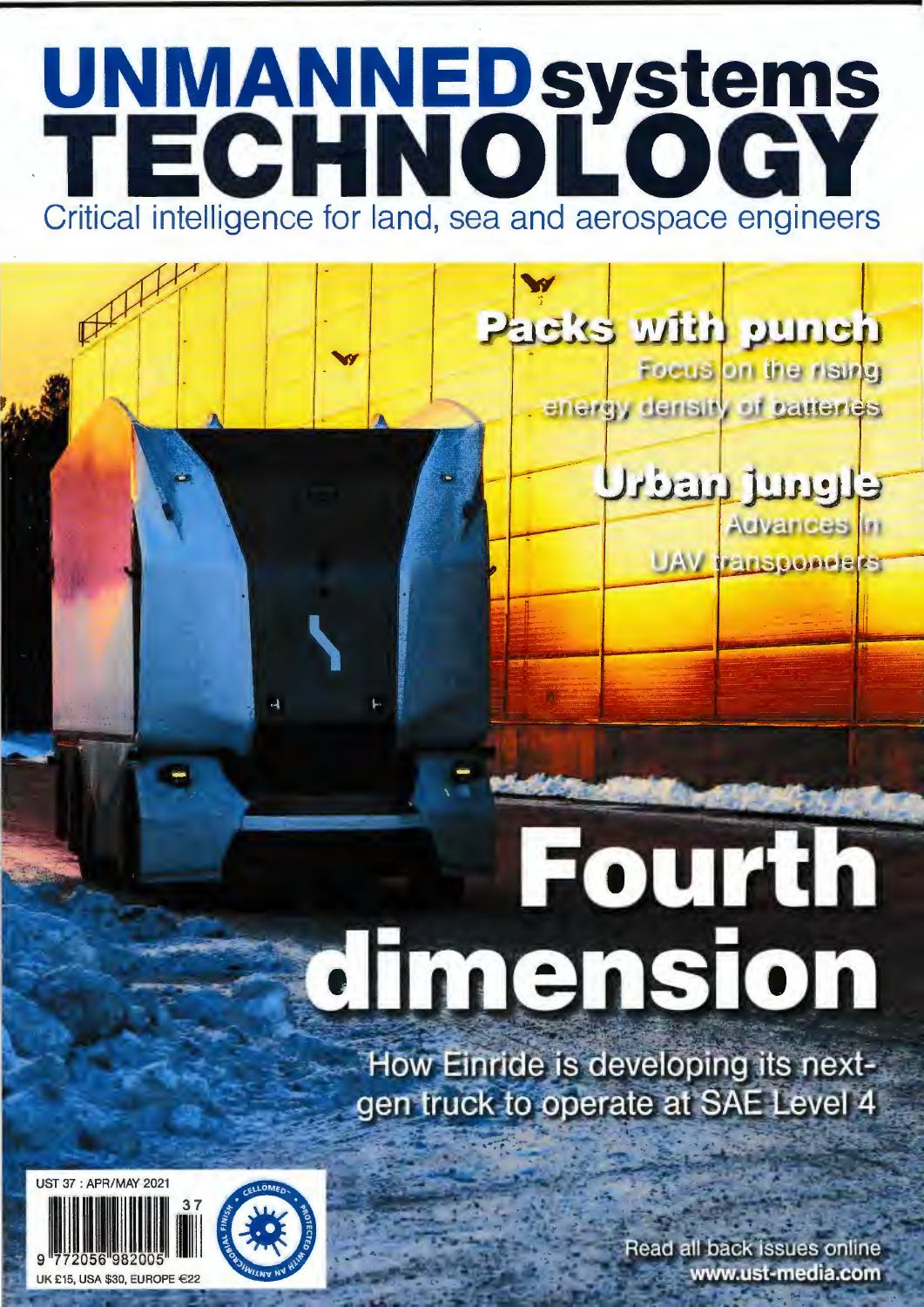## **Radio silence**

Icarus' swarming control architecture doesn't use radio comms but is designed around embedded UAV behaviour algorithms, as **Rory Jackson** explains

hile there has been a<br>
lot of talk over the pas<br>
decade on the subjec<br>
of swarming for<br>
unmanned systems,<br>
only a few companies have successfully lot of talk over the past decade on the subject of swarming for unmanned systems, commercialised swarm operations. Icarus Swarms is one of those, having deployed its swarming capabilities in coordinated light displays, initially at commercial UAV shows.

Over the past year, the French company has also worked on providing critical applications for the country's special forces, revolving around key equipment to operatives on the ground at crucial tactical moments. The equipment can include radio relays, jammers, radioactivity sensors, EO or IR spotlights or cameras, or pyrotechnics for generating smoke to provide cover for the operatives when they're regrouping or withdrawing from a theatre of operations.

"We use standard COTS UAVs but customise them with some electronics and software to be able to field them in centimetre-accurate paths without mistakes across the fleets," says Icarus Swarms' co-founder and technical director Jean-Dominique Lauwereins.

These customised UAVs are now sold in turnkey batches, for use by organisations in the defence, security, emergency services and similar applications.

The technology used by the company is the result of more than 10 years of UAS research, and first tested in collaboration with Thales in 2009.

#### **Small UAVs in swarms**

For its base platform requirements, Icarus Swarms maintains a close partnership with consumer UAV company Parrot, which has supplied its quadrotors to the company for many years and given its engineers access to making the required hardware and software modifications to enable their approach to swarming.

While a few different craft can be used by Icarus, the UAV of choice tends to be Parrot's Anafi Thermal. This multirotor weighs 315 g, and is powered by a 2.7 Ah battery with two lithium-polymer cells to give a maximum flight time of about 26 minutes between charges.

Lauwereins notes that although these UAVs come with their own EO/ IR cameras, Icarus Swarms will often integrate an additional and different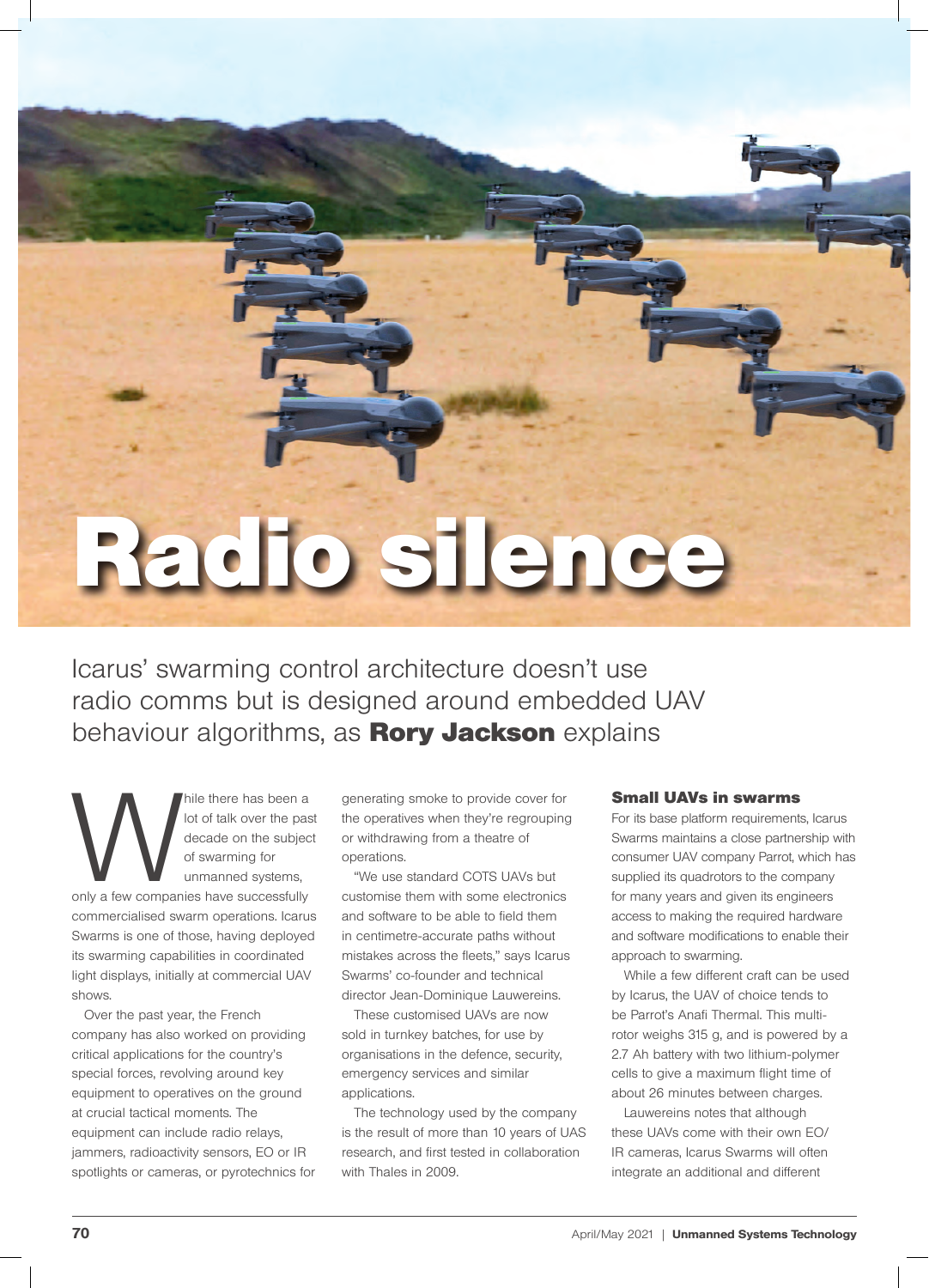

payload. The system in most demand is an IR spotlight, as soldiers' IR goggles are more effective for real-time thermal vision, and IR spotlighting enables them to see objectives more clearly without providing illumination for terrorists or paramilitary groups.

Icarus has also adapted and used Parrot's Bebop 2 UAVs in internal tests of its swarms; the Bebop 2 weighs 600 g but Parrot has now discontinued it. As Lauwereins notes, Icarus populates its swarms with small, inexpensive UAVs, so that end-users don't incur high replacement costs in the event of breakages or losses of craft.

"Also, smaller UAVs with smaller propellers generate less noise than bigger craft," he says. "If you're operating in an urban environment or conducting missions at night when you need some element of stealth, that's very important."

While the Anafi is lightweight and nimble, its small size means it cannot carry much weight. To make up for that, Icarus can use larger, more powerful UAVs upon request,

Smaller UAVs with smaller propellers generate less noise than bigger craft, which is very important when you need some element of stealth

such as multi-rotor models of up to 8 kg.

Parrot has given Icarus access to its APIs, which enables the integration of several key systems. On the hardware

side, Icarus has an assembly line for installing an RTK-capable GNSS, secondary radios and IMUs for redundancy, a compass for heading measurements, the requested mission payloads, and some adjustments to the electronics to improve comms fidelity between the processor and other onboard components.

The swarming software however comprises the bulk of the company's r&d work over the past several years. It provides the necessary logical algorithms for collective path planning and failsafe reactions across the UAVs in each swarm, and simplifies the user interface so that operators can focus on plotting and achieving their objectives.

As mentioned, the company supplies its UAV swarms as turnkey products, so their operation and use are far removed from the actual software underpinning their swarming capability. This is necessary for such complex technology, if end-users are to adopt it and derive value from it without first needing extensive training.  $\blacktriangleright$   $\vdash$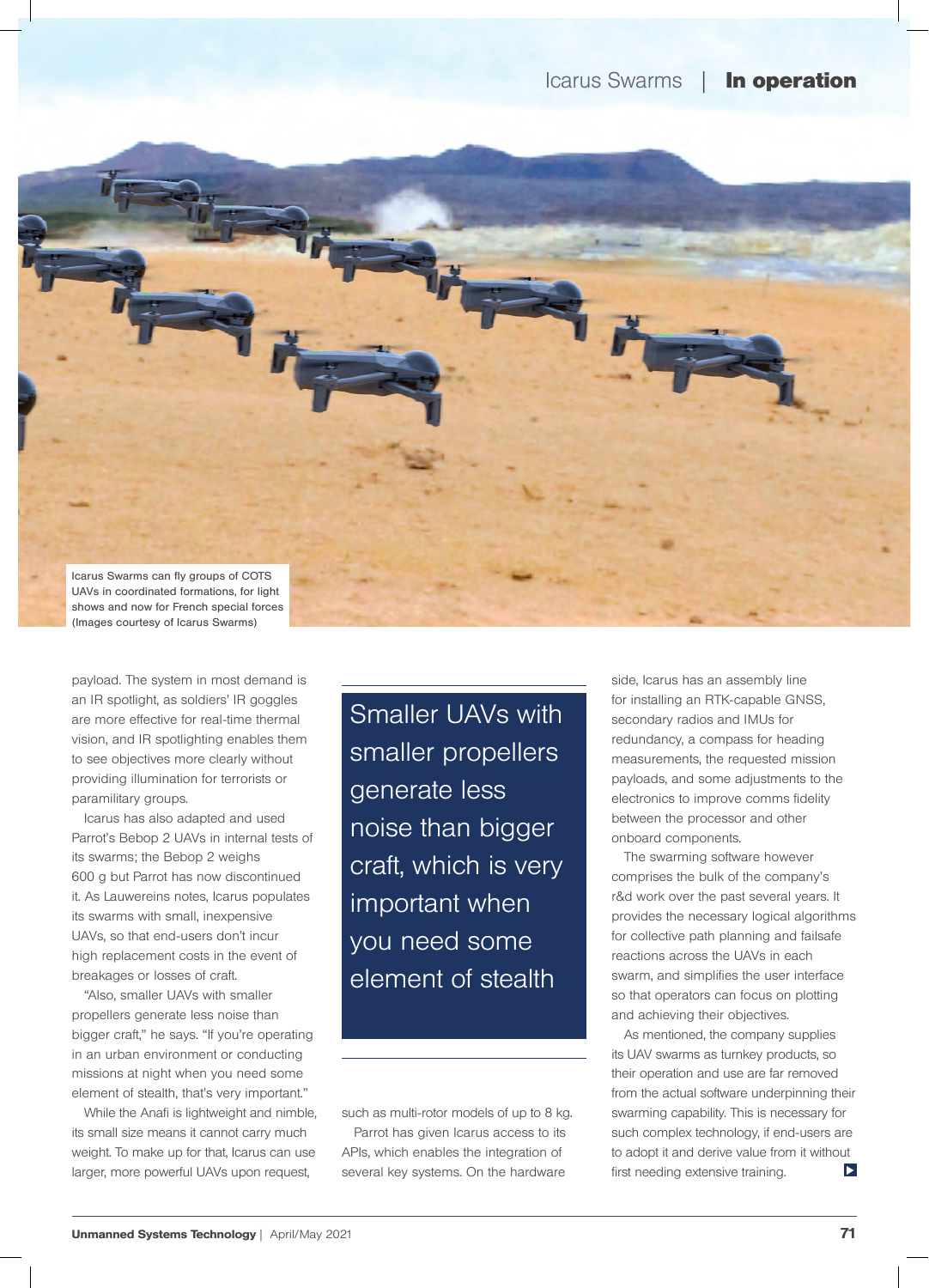

Icarus' standard product is therefore a 20 kg case containing 20 UAVs that are ready to be placed, programmed (with waypoints and altitudes) and launched in less than 20 minutes.

"So far, with our users in the French special forces and other security teams, we're finding that 20 is a good number for their operating requirements," Lauwereins says. "Any more and it would be problematic for their missions, because they often have to get themselves and all their equipment into the limited space of a helicopter or armoured vehicle at short notice."

He adds that his team's algorithms are also compatible with the software on the Parrot UAVs used by the US military, as well as the new variants of the Anafi to be developed by Parrot for the French military.

#### **Icarus' swarming technique**

Discussions over the past several years regarding how swarming might be achieved have looked at centralised, fixed comms networks between a GCS and a group of UAVs, and various forms of decentralised ad hoc networks, in which swarms communicate and make low-level decisions internally to achieve high-level objectives.

So far, our users in special forces are finding that 20 UAVs is a good number. Any more and it would be problematic for their missions

The nature of Icarus' swarming control architecture completely avoids the use of comms however. Instead it uses intelligent embedded algorithms that predefine the full set of possible actions (including reactions to obstacles and failure modes) that each UAV might need to perform, and to streamline the end-user's planning process through intelligent group formation-plotting.

"There are many theories about how swarms will one day choose their own formations and adjust them dynamically by communicating their position, heading and objectives to each other," Lauwereins remarks.

"But as far as we've seen, those theories go beyond what the market is actually demanding for now – unmanned aircraft by themselves are still new to a lot of people.

"And whether you're giving a light show or in a military or civil operation, the worst-case scenario is often that one or many non-autonomous UAVs lose their data link or GNSS link, and then have to decide what they're going to do in the absence of comms with their human operators or other vehicles. So we really need our UAVs to be smart without needing any radio comms."

It is critical therefore that before any mission begins, each UAV is embedded with algorithms to define its behaviours at critical moments.

"For example, if at any point one or two UAVs become 'lost', owing to a failure in their GNSS receiver or a similar malfunction, they need to know how to return to the launch point," Lauwereins explains.

"The easy solution is to pre-assign a different altitude and set of inertial navigation targets in the algorithms to each one for their return route, so that they avoid collisions while returning to the same spot."

Beyond this example, however, the variables of a mission can run far wider, so Icarus' algorithms are designed to contain failsafe behaviours covering far more combinations of events – and permutations of their scales as well as distribution among each UAV swarm – than just this.

Once the mission has been planned, each UAV will be launched with its own exit path, to ensure that a safe return is possible for every one of them at any moment without collisions, and without the need for any comms with the GCS or other UAVs. ы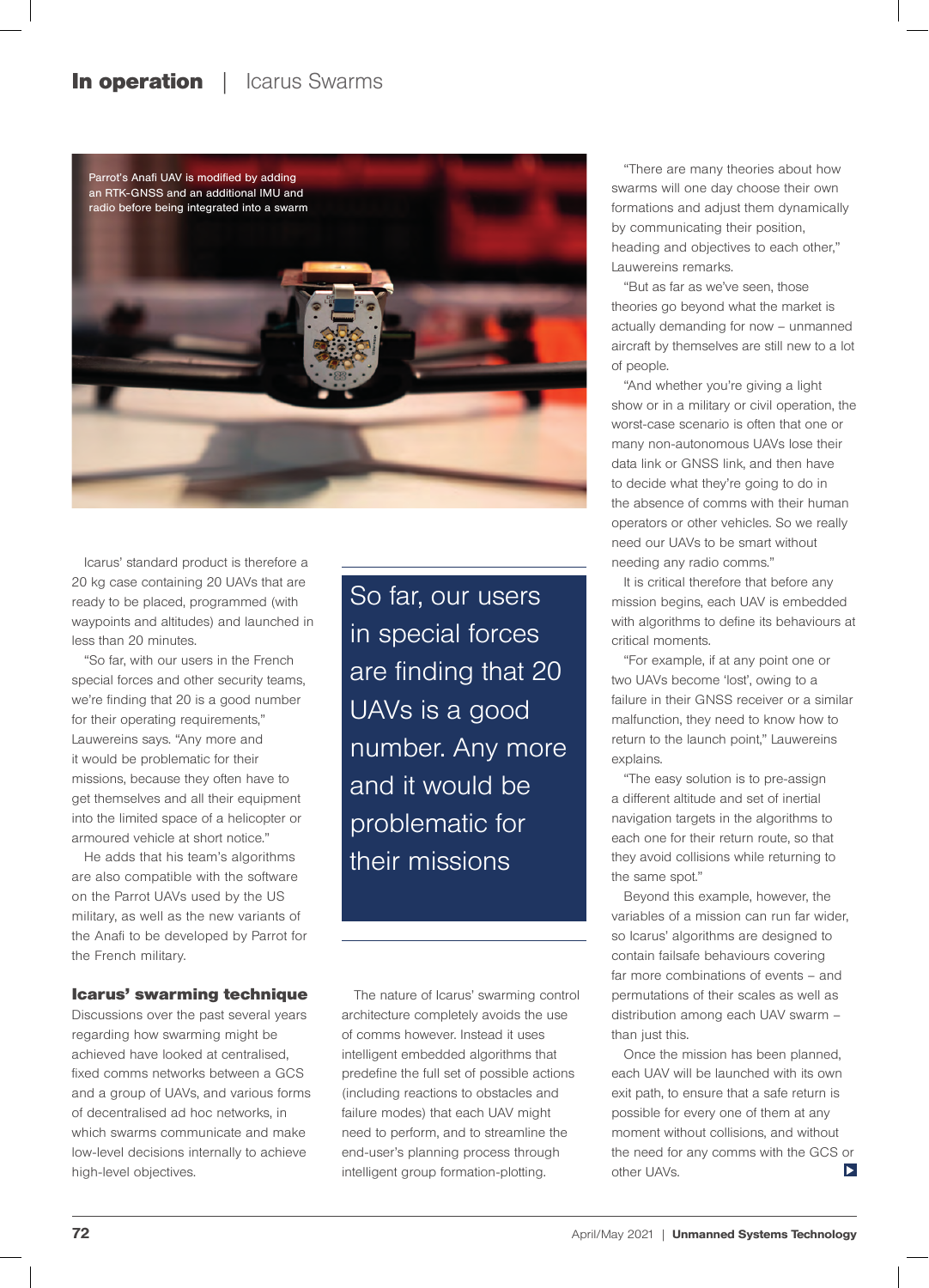



A secondary processor provides for battery management, integrity checks of the main processor and cut-offs of battery power in extreme circumstances

#### **Pre-launch configuration**

Each carrying case contains the UAVs and a dedicated control laptop from Icarus. The laptop serves as a GCS but can work offline using preloaded maps of the area to be worked in and an encrypted local network connection for communicating plans to the craft.

This enables the swarms to be plugand-play systems, so that end-users do not have to connect to a cloud or worry about wi-fi availability in their area, and hackers cannot gain access to a swarm.

Once the UAVs are switched on and

connected to the laptop, they are calibrated with regard to the direction they are facing, to orient their GPS compasses. That takes about 30-40 seconds and consists of positioning them to face the same way and in a direction given by the laptop to configure their level of heading accuracy.

The operators can then input high-level objectives for the UAVs. These include GNSS coordinates and altitudes where they want their payloads flown, how long they want them in use there, and some points regarding the approximate strategy to be carried out. Much of this, such as formations and collective uses of tactical payloads, are preset and can be selected in the software's menus.

"The UAVs will coordinate themselves towards the higher-level mission objectives," Lauwereins says. "For example, if a user wants 30 minutes of aerial spotlight illumination at a given spot then, since the Anafi has 25 minutes of maximum endurance or 15 minutes of realistic operating time with payloads, the swarm will automatically plan the rollover.

"That will mean a trade-off in terms of how many UAVs can fly. If at least one UAV's maximum battery life would be exhausted in carrying out the objective, at least one will stay behind to take over afterwards.

"Or, if you want radiological scans over an area for an hour, say, then the software would probably coordinate the launches in four waves with five drones at a time, or five waves of four at a time."

Currently, the payloads are hard-fixed to the UAVs before they are delivered to the end-user. Customers working in area security for airports, power plants and similar zones for example might therefore have 10 UAVs with spotlights and 10 with remote loudspeakers, for seeking and warning trespassers.

"That reduces set-up time by quite a bit, which is most important to our end-users," Lauwereins says. "And although we aim for 20 minutes, the most recent trials with special forces found they could manage the whole set-up within 10 minutes.

"If end-users want more payload flexibility, however, we can provide that. It might mean making a swarm using a low-cost, small UAV with a hot-swappable payload interface, or making an Anafi swarm with 30 to 40 drones with a diversity of payloads among them. Technically, we could supply a combination of these two approaches as well."

#### **In-mission security and safety**

As mentioned, the UAVs fly without having to be connected to the GCS – only a GNSS link is needed to check that position readings match flight plans, with the laptop enabling set-up before launch and monitoring afterwards.

A radio link for observing the Anafi